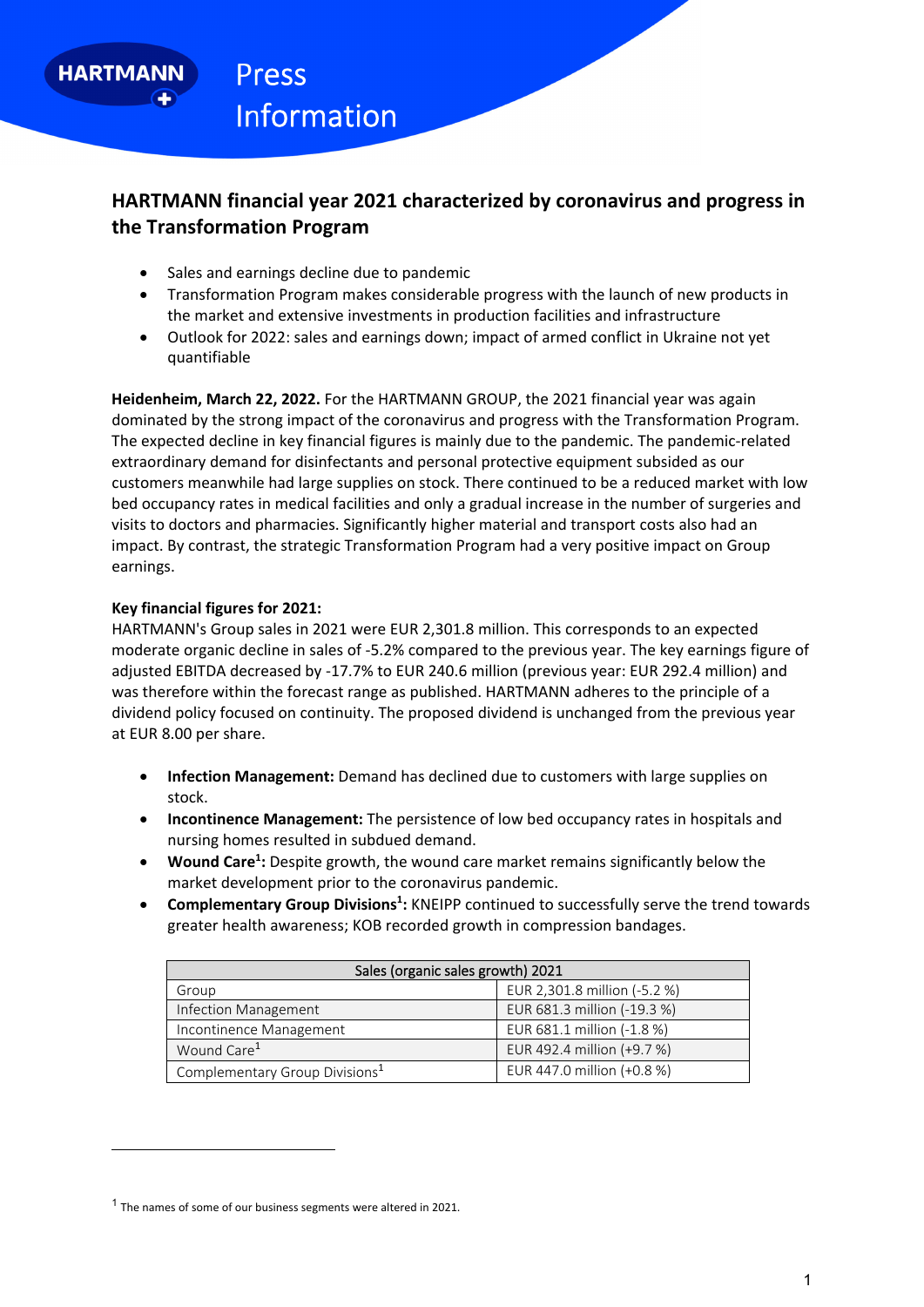

### **Successful Transformation Program:**

HARTMANN launched its Transformation Program in 2019 to sustainably improve the Company's competitiveness. As the pandemic intensifies the challenges faced by healthcare markets, the consistent implementation of the program is essential for the Company.

Britta Fünfstück, CEO of the HARTMANN GROUP: "We have once again succeeded in meeting the challenges of the pandemic while achieving the planned progress milestones of our Transformation Program."

- HARTMANN brought important **product innovations** to market launch, including: further silicone‐based wound dressings (e.g. Cosmopor® Silicone), an artificial intelligence‐based system for wound analysis (Vintens®), a new sterile component set for infection prevention (MediSet®) as well as highly effective products for surface disinfection (e.g. Bacillol® 30 Sensitive).
- HARTMANN continued its **digitalization** and the s**trengthening of its offerings for the outpatient market**. Since January 2021, the leading German online platform for nursing care **pflege.de** has been part of the Company's portfolio.
- HARTMANN made significant investments in the expansion and modernization of production facilities and infrastructure, including: machinery in the field of advanced wound care in France, a new high‐performance production line for incontinence products in Spain and capacity expansions for the Disinfection division in Germany. In total, investments in tangible assets amounted to around EUR 154 million last year, significantly more than in previous years.

### **Outlook 2022:**

For the 2022 financial year, HARTMANN continues to expect a moderate organic decline in sales and a decline in adjusted EBITDA in the range of EUR 190 to 230 million. Due to the ongoing pandemic, there is a high degree of uncertainty in this forecast. In addition, possible effects of the Russia-Ukraine conflict are not yet quantifiable and therefore not included in the outlook.

### **Russia‐Ukraine conflict:**

HARTMANN condemns any aggression that endangers people's lives and health. HARTMANN is offering aid through cash and non‐cash donations to Ukraine as well as neighboring countries who are providing shelter for the large number of refugees. In addition, the Company is supporting the family members of Ukrainians employed by the Company who have fled.

The annual report and financial statements for financial year 2021 can be found at hartmann.de/ir.